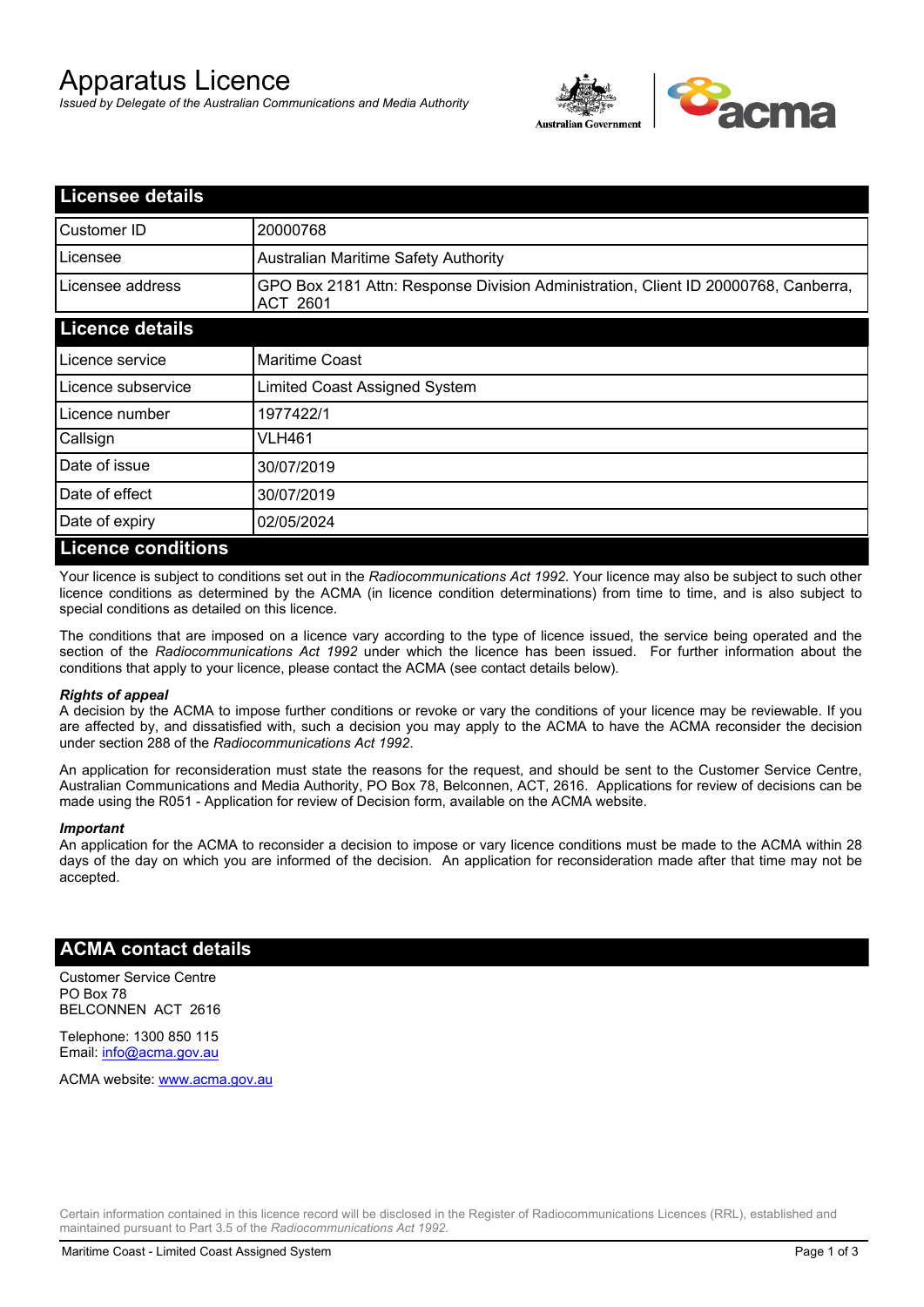## **Advisory Notes applying to licence no.: 1977422/1**

Conditions applicable to the operation of Limited Coast Assigned System authorised under this licence can be found in the Radiocommunications Licence Conditions (Apparatus Licence) Determination and the Radiocommunications Licence Conditions (Maritime Coast Licence) Determination. Copies of these determinations are available from the ACMA and from the ACMA home page (www.acma.gov.au).